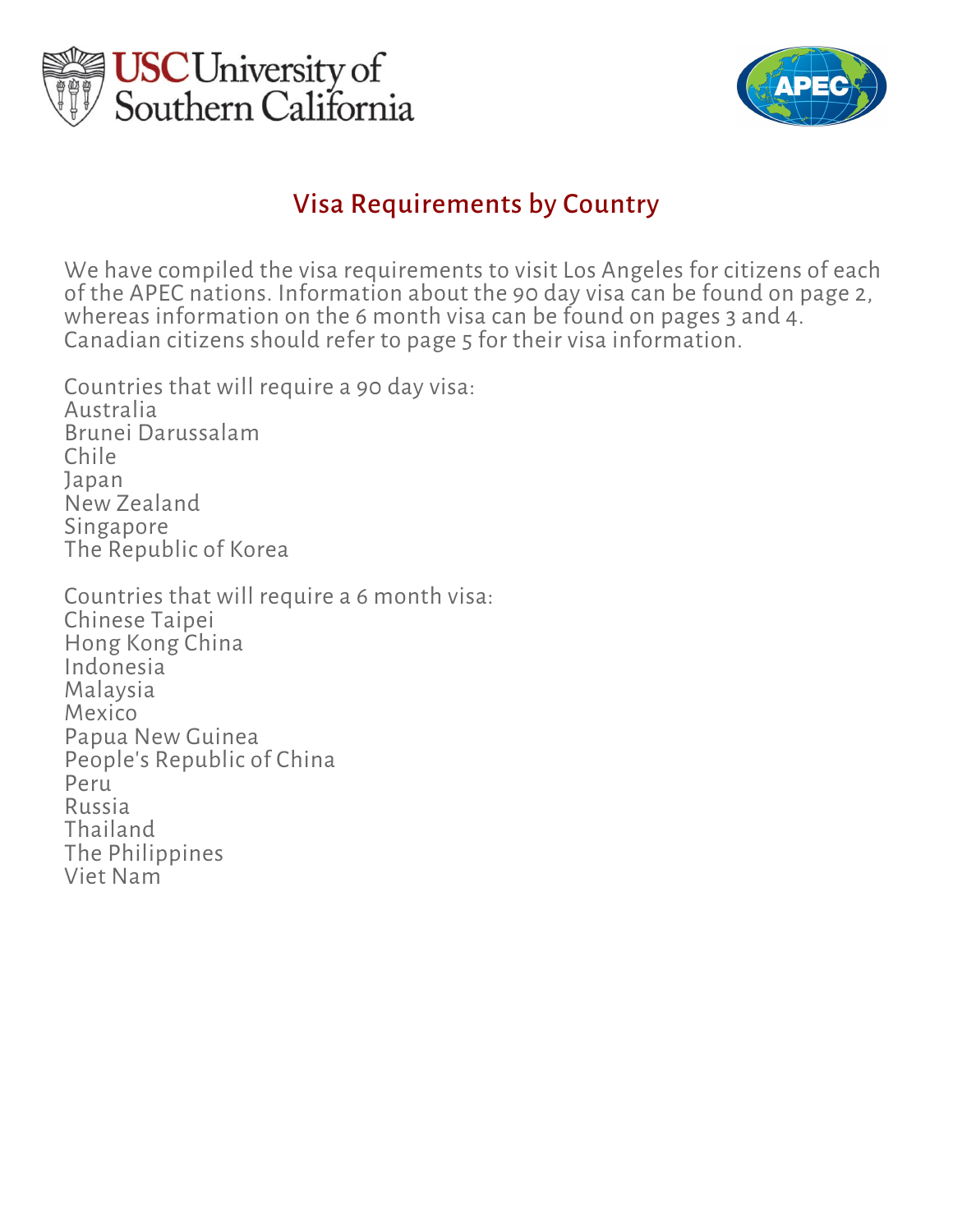



# 90 Day Visa Requirements

Possess a passport with an integrated chip (e-passport) Register on-line through the Electronic System for Travel Authorization (ESTA)

Meet the standard VWP conditions mentioned below: A citizen of one of the countries listed above, and in possession of a VWPcompliant passport. Possess the ESTA authorization Staying in the U.S. for 90 days or less Plan to travel for:

a. Business - The purpose for your planned travel is to consult with business associates, travel for a scientific, educational, professional or business convention, or conference on specific dates, settle an estate, or negotiate a contract.

b. Pleasure/Tourism - The purpose of your planned travel is recreational in nature, including tourism, vacation (holiday), amusement, visits with friends or relatives, rest, medical treatment, activities of a fraternal, social, or service nature, and participation by amateurs, who will receive no remuneration, in musical, sports and similar events or contests.

c. Transit - If you are traveling through the United States.

AND if entering the U.S. by air or sea must be:

Holding a return or onward ticket. If travelling on an electronic ticket, a copy of the itinerary must be carried for presentation to the immigration inspector. Travelers with onward tickets terminating in Mexico, Canada, Bermuda or the Caribbean Islands must be legal residents of these areas.

Entering the United States aboard an air or sea carrier that has agreed to participate in the program. This includes aircraft of a U.S. corporation that has entered into an agreement with the Department of Homeland Security to carry passengers under the Visa Waiver Program.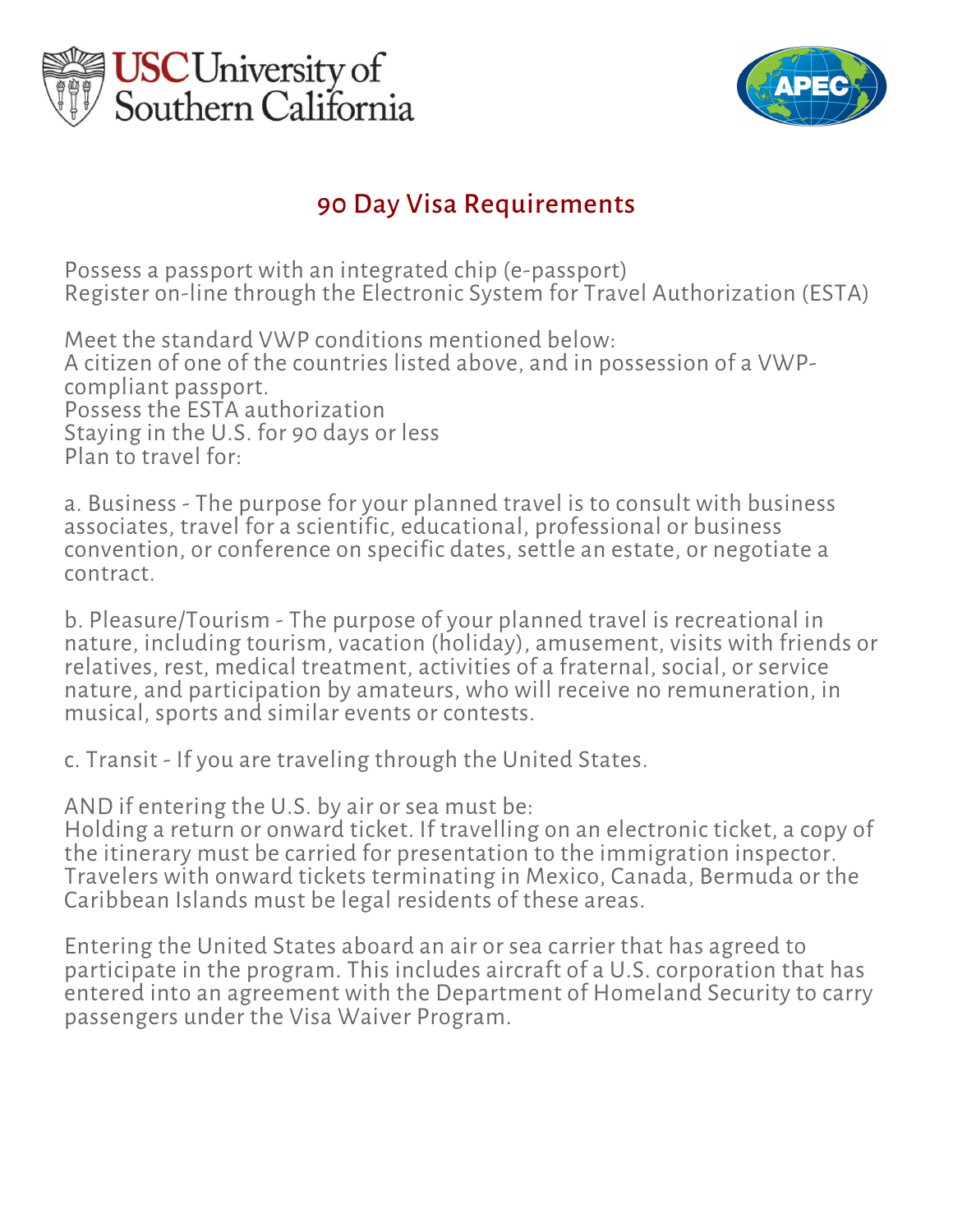



## 6 Month Visa Requirements

The B-1/B-2 visitor visa is for people traveling to the United States temporarily for business (B-1) or for pleasure or medical treatment (B-2). Generally, the B-1 visa is for travelers consulting with business associates, attending scientific, educational, professional or business conventions/conferences, settling an estate or negotiating contracts. The B-2 visa is for travel that is recreational in nature, including tourism, visits with friends or relatives, medical treatment and activities of a fraternal, social or service nature. Often, the B-1 and B-2 visas are combined and issued as one visa: the B-1/B-2.

Qualifications:

If you apply for a B-1/B-2 visa, you must demonstrate to a consular officer that you qualify for a U.S. visa in accordance with the U.S. Immigration and Nationality Act (INA). Section 214(b) of the INA presumes that every B-1/B-2 applicant is an intending immigrant. You must overcome this legal presumption by showing:

That the purpose of your trip to the United States is for a temporary visit, such as business, pleasure, or medical treatment

That you plan to remain in the United States for a specific, limited period of time

Evidence of funds to cover your expenses while in the United States That you have a residence outside the United States, as well as other binding social or economic ties, that will ensure your return abroad at the end of your visit

Personal or domestic employees and crew members working aboard vessels within the Outer Continental Shelf may qualify for B-1 visas under certain circumstances.

Some foreign nationals may be ineligible for visas according to The Immigration and Nationality Act. You can read more about The Immigration and Nationality Act and visa ineligibility here.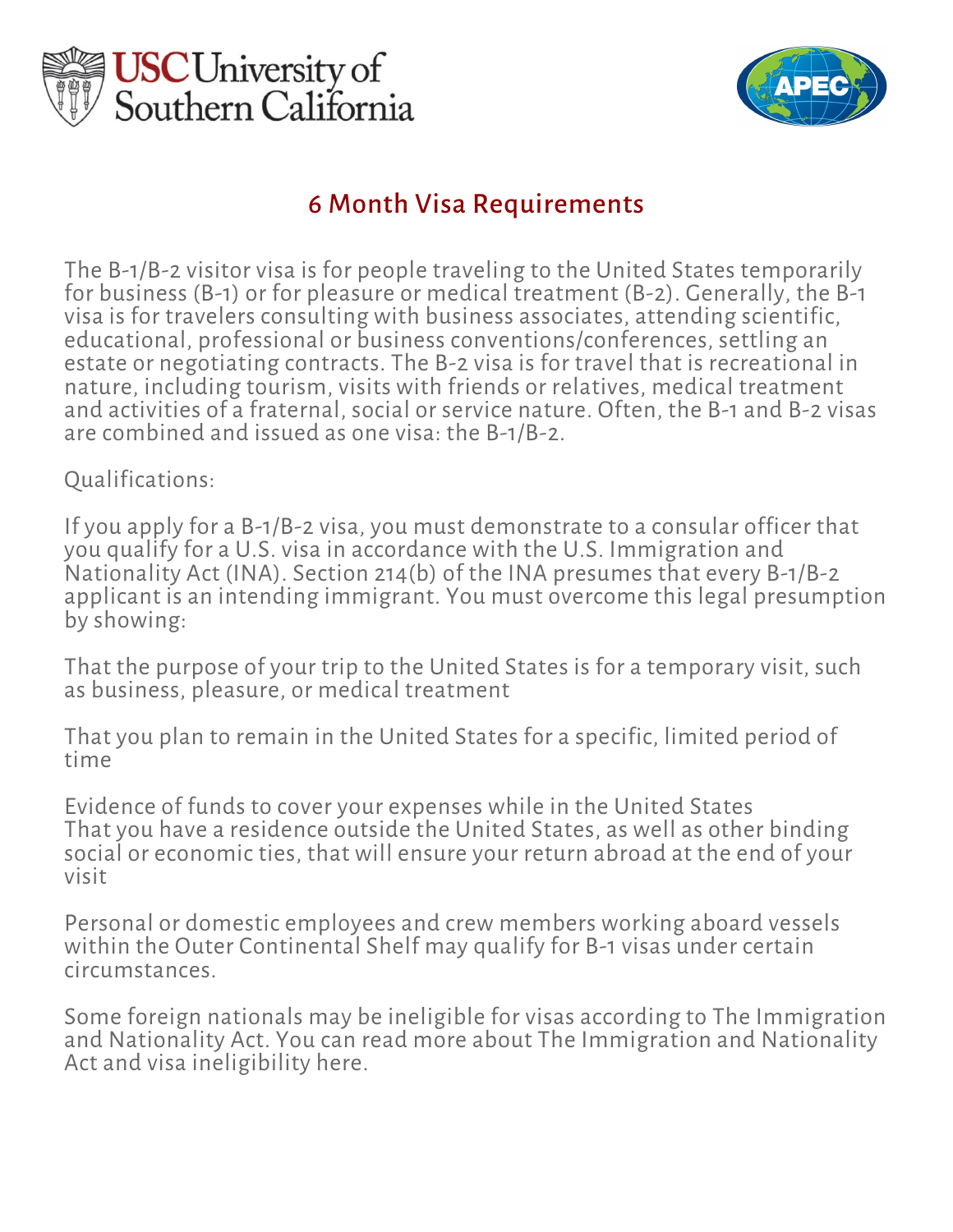



# 6 Month Visa Requirements (continued)

Application Items

If you apply for a business/tourist visa, you must pay your \$160 application fee and submit the following:

A Nonimmigrant Visa Electronic Application (DS-160) Form. Visit the DS-160 web page for more information about the DS-160.

A passport valid for travel to the United States with a validity date at least six months beyond your intended period of stay in the United States (unless country-specific agreements provide exemptions). If more than one person is included in your passport, each person desiring a visa must submit an application.

One (1) 2 x 2 inches (51 x 51 mm) photograph taken within the last six months. This web page has information about the required photo format.

If a visa is issued, there may be an additional visa issuance reciprocity fee, depending on your nationality. The Department of State's website can help you find out if you must pay a visa issuance reciprocity fee and what the fee amount is.

In addition to these items, you must present an interview appointment letter confirming that you booked an appointment through this service. You may also bring whatever supporting documents you believe support the information provided to the consular officer.